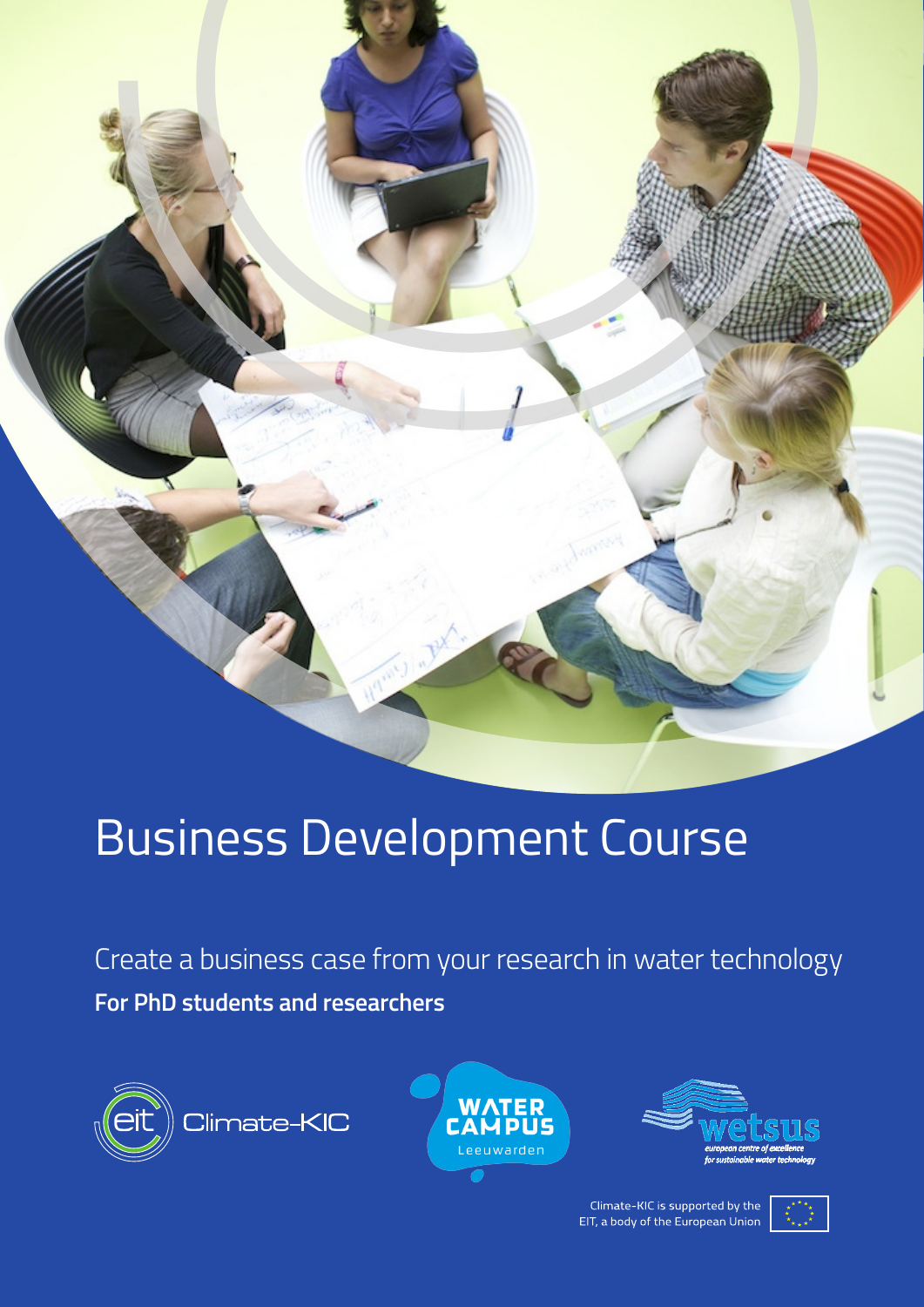

# Extra value for your research degree

The Wetsus and Climate-KIC Business Development Course supports you to turn your research into value by creating a practial application of your knowledge into society. The course will be completed with a pitch session and the winner will be admitted to the Climate-KIC Greenhouse programme including a grant of 5.000 Euro.

### Research and business connected

Our society is facing challenging and complex water problems that need to be addressed urgently , such as access to safe drinking water, wastewater, sanitation and the rising sea level due to global warming.

There's no doubt that you, in your role as a PhD student or researcher, are key to solving these issues. However, if you want to develop innovative ideas, valorise your knowledge, and implement solutions, you need to make the connection between your research and demands in the market and in society.

### High impact on society

This Business Development Course supports you in making this match with a mixture of online and offline trainings with expert trainers in the field of innovation and business development. You will learn how to turn your research into value and have a high impact on society. Our approach is to act as guides.

### **Objectives**

We train PhD students and researchers:

- in finding market demands and opportunities for water related challenges;
- in public relations and how to connect to business in the water sector;
- to boost an entrepreneurial spirit and a more innovative attitude;
- to transfer their knowledge into business opportunities (valorisation).

### Programme

We start with a homework assignment on **20 October** about personal purpose, vision, mission and trends.

There will be three training days at the Water Campus in Leeuwarden on **1, 15 November and 1 December** (from 13h-21h). Furthermore your time investment for home work will be around 4 hours a week, during the 6 weeks. See the following page for more details on the programme.

# Information & Application

This is a free course sponsored by Climate-KIC and Wetsus.

For more information about this Business Course, please contact Martine van Veelen (Martine.vanVeelen@climatekic.org) or Marco de Graaff (Marco.deGraaff@wetsus.n).

For application see *http://www.climate-kic.org/events/businessdevelopment-course-for-phd-and-researchers/*. Deadline for application is 20 October.

# **About Climate-KIC**

Climate-KIC is the EU's main climate innovation initiative. It is Europe's largest public-private innovation partnership focused on mitigating and adapting to climate change. Climate-KIC consists of companies, academic institutions and the public sector. The organisation has its headquarters in London, and leverages its centres across Europe to support start-up companies, to bring together partners on innovation projects and to educate students to bring about a connected, creative transformation of knowledge and ideas into products and services that help mitigate and adapt to climate change. Climate-KIC is one of the Knowledge and Innovation Communities (KICs) created in 2010 by the European Institute of Innovation and Technology (EIT), the EU body tasked with creating sustainable European growth while dealing with the global challenges of our time.

### **www.climate-kic.org**